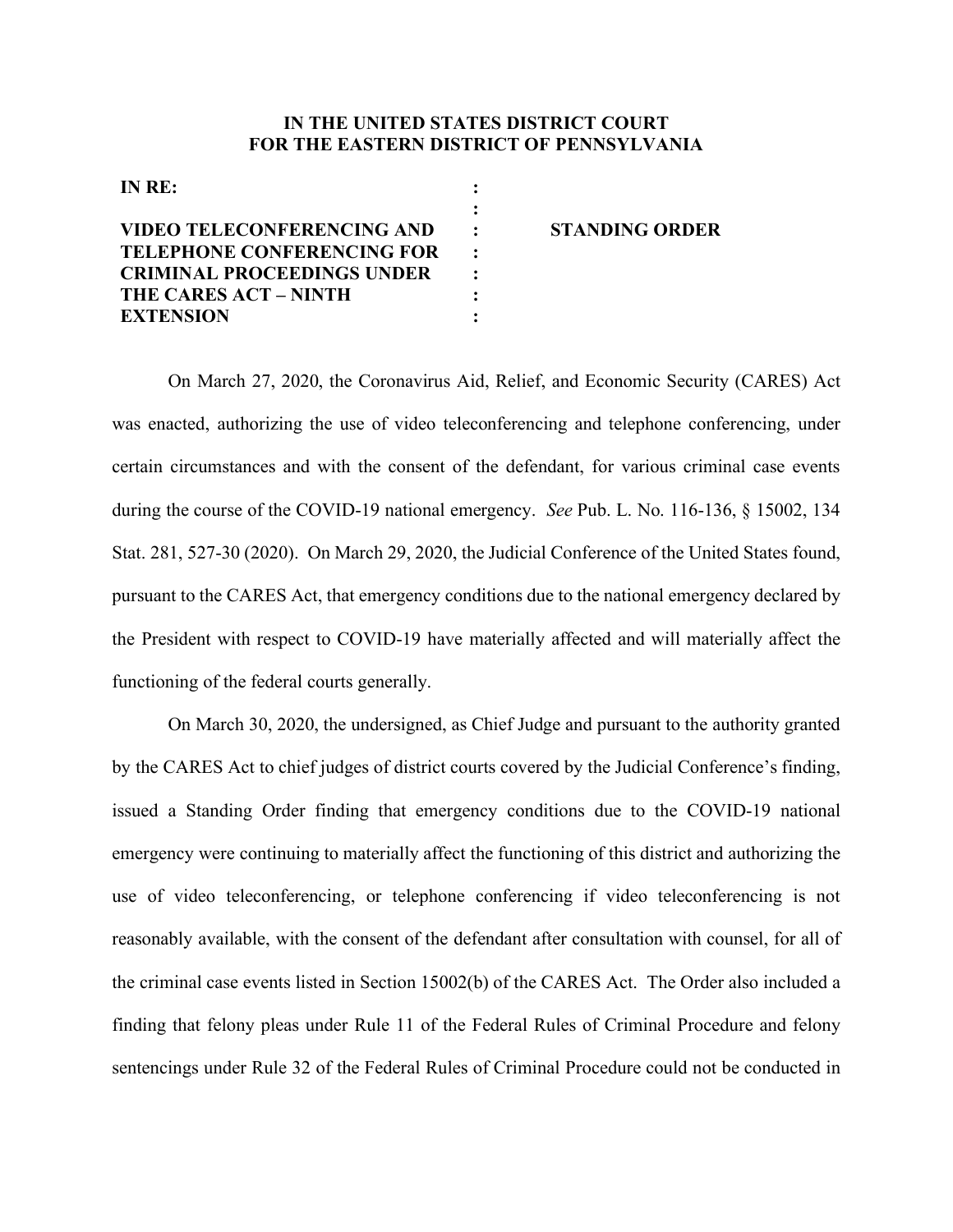person in this district without seriously jeopardizing public health and safety. Based on this finding, the Order provided that, if a district judge in an individual case found, for specific reasons, that a felony plea or sentencing in that case could not be further delayed without serious harm to the interests of justice, the judge could, with the consent of the defendant after consultation with counsel, use video teleconferencing, or telephone conferencing if video teleconferencing was not reasonably available, for the felony plea or sentencing in that case.

Pursuant to Section 15002(b)(3) of the CARES Act, I reviewed the foregoing authorization and issued a Standing Order extending it for an additional 90 days on June 26, 2020, September 24, 2020, December 21, 2020, March 18, 2021, June 15, 2021, September 10, 2021, December 8, 2021, and March 7, 2022. The March 7, 2022 Standing Order provided that the authorization would remain in effect for 90 days, unless terminated earlier, and that if emergency conditions continued to exist 90 days from the date of the Order, I would again review the authorization and determine whether to extend it.

As of this date, the national emergency declared by the President with respect to COVID-19 on March 13, 2020 has not yet been terminated, having been continued in effect on February 24, 2021, and again on February 18, 2022. The finding of the Judicial Conference that emergency conditions due to the COVID-19 national emergency have materially affected and will materially affect the functioning of the federal courts generally also remains in effect.

The COVID-19 pandemic continues to materially affect the functioning of this district. Since the March 7, 2022 Standing Order was issued, COVID-19 case counts have again risen in this district as highly transmissible new versions of the Omicron variant continue to spread. Due to recent increases in case counts and hospitalizations, the CDC COVID-19 Community Level, a measure of a community's level of risk from COVID-19, has increased from "low" to "medium"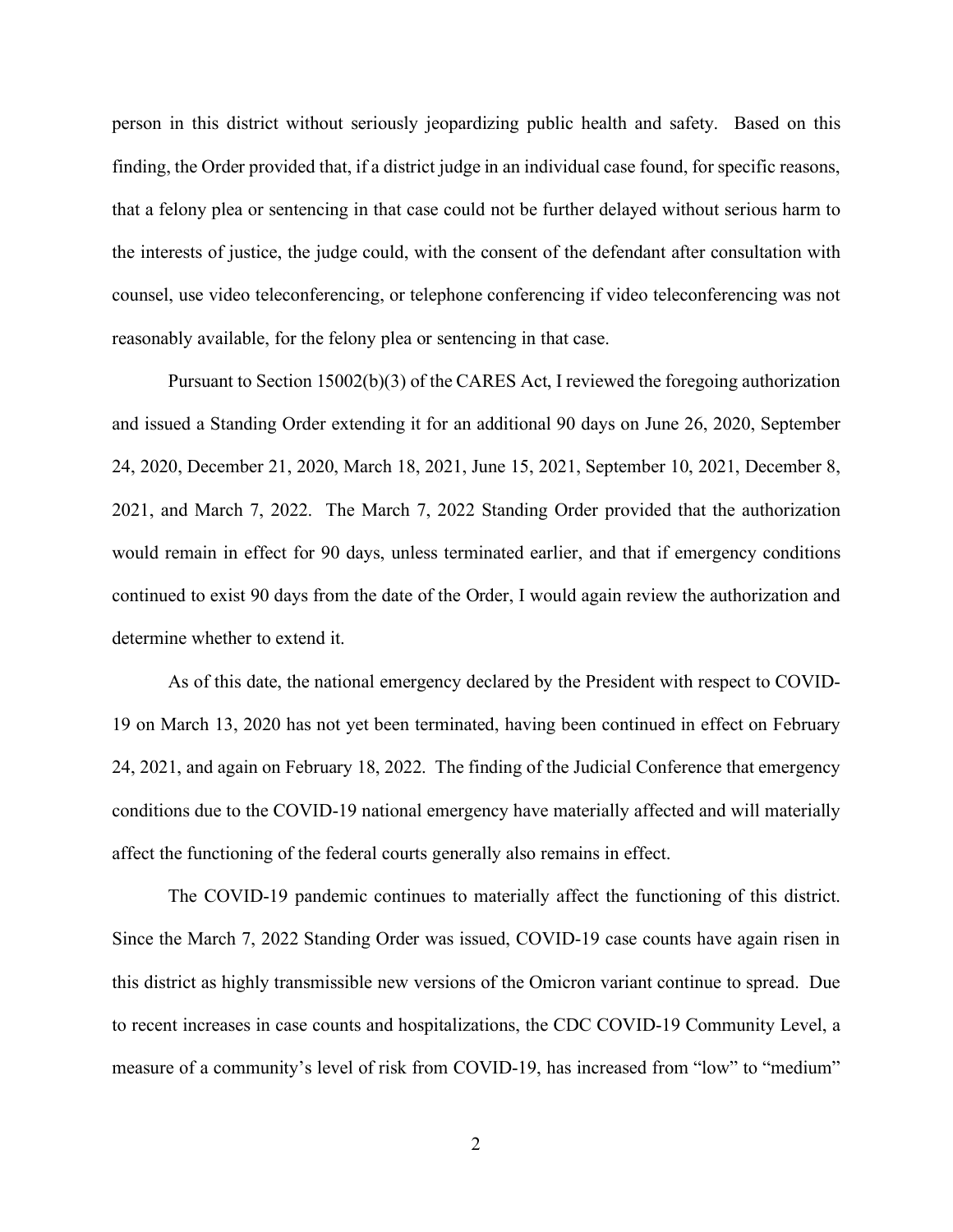or "high" in all but one county in this district. Although overall vaccination rates are now above 70% in most counties in this district, a significant portion of the population in this district is not yet fully vaccinated against COVID-19, including a significant portion of those detained at the Federal Detention Center in Philadelphia. Even among those who are vaccinated, many are not up to date with their COVID-19 vaccines as less than half of vaccinated adults in most counties in this district have received a booster vaccine dose. While in-person proceedings remain ongoing, criminal proceedings cannot in all instances be conducted in person in this district without seriously jeopardizing public health and safety. Specifically, felony pleas under Rule 11 of the Federal Rules of Criminal Procedure and felony sentencings under Rule 32 of the Federal Rules of Criminal Procedure cannot be conducted in person in all cases without seriously jeopardizing public health and safety. Due to the ongoing effects of COVID-19, the use of video teleconferencing and telephone conferencing for criminal case events, including felony pleas and sentencings, remains necessary in this district where circumstances require it.

Accordingly, upon review of the authorization of video teleconferencing and telephone conferencing for criminal case events set forth in the March 30, 2020 Standing Order and extended by the June 26, 2020, September 24, 2020, December 21, 2020, March 18, 2021, June 15, 2021, September 10, 2021, December 8, 2021, and March 7, 2022 Standing Orders, as required under Section 15002(b)(3) of the CARES Act, it is ORDERED the authorization is extended for an additional 90 days. Specifically, with the consent of the defendant or juvenile after consultation with counsel, video teleconferencing, or telephone conferencing if video teleconferencing is not reasonably available, is authorized to be used for all criminal case events listed in Section 15002(b) of the CARES Act. In addition, if a district judge in an individual case finds, for specific reasons, that a felony plea or sentencing in that case cannot be further delayed without serious harm to the